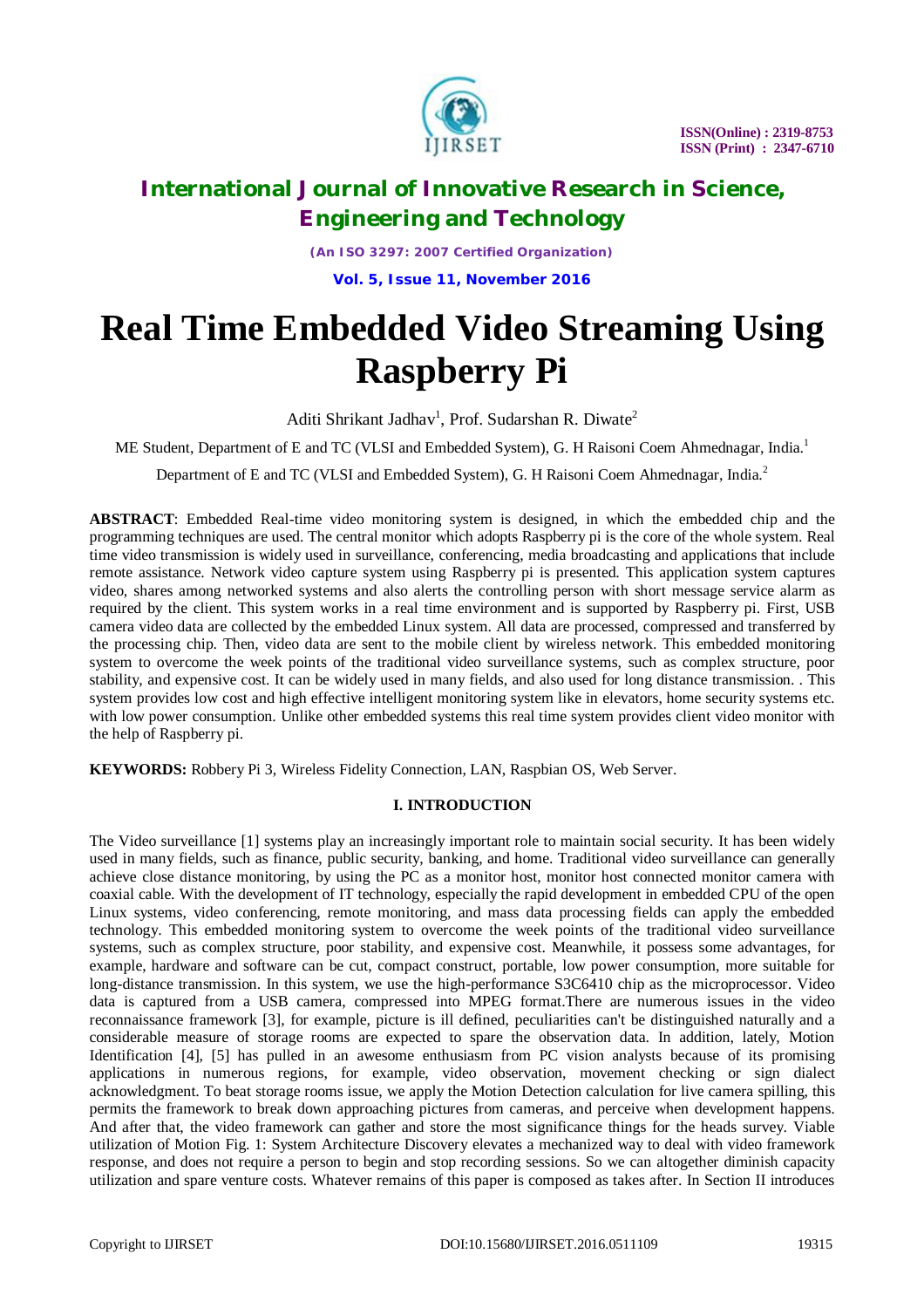

*(An ISO 3297: 2007 Certified Organization)*

### **Vol. 5, Issue 11, November 2016**

the hardware framework. Area III introduces the flow of proposed methodology. The trials and software used are shown in Section IV. At long last, conclusions and references works are given in Section V.

#### **II. HARDWARE SYSTEM DESIGN**

Raspberry Pi equipment :

The photo of Raspberry Pi is appeared in Fig. 1. A typical web camera is utilized for live video catching. The associations are likewise appeared in the photo. This framework proposed here utilizations Raspberry Pi Model B associated with a Logitech C300 all inclusive serial transport (USB) webcam. Control supply required by the gadget is 3V DC which is being changed over first from 5V DC. Outside hard drive is required for information stockpiling. Here 16 GB Secure Digital High Limit rise above card is utilized. Web association is being given by means of CAT6 Ethernet link. The camera module is being appended to the stepper engine which is being controlled through the gadget. This is done to guarantee that camera catches pictures every which way. Raspberry Pi model is an ARM 9 processor with depiction and further details are appeared in the table beneath[6].

Raspberry Pi Software :

Amid introductory setup Raspberry Pi was arranged as a smaller than expected desktop with USB designed camera module and an outside screen or versatile for seeing the caught video. Program is utilized for review of live video stream. The outer card is stacked with Raspbi an OS. The Dynamic host Convention is acquired for Raspberry Pi i.e IP tended to is brought. After acquiring this the framework can be arranged and controlled remotely. The live video can be seen by dialing-in the IP address into a web program. Cost of the entire framework is \$70. Cost of Raspberry Pi is less when contrasted with other options. We can ascertain the cost-per-super pixel and infer that picture determination on remote screen by raspberry pi is60x720 (0.7 megapixels) and cost-per-megapixel picture is as roughly is \$125.



Figure1: Architecture of the video streaming architecture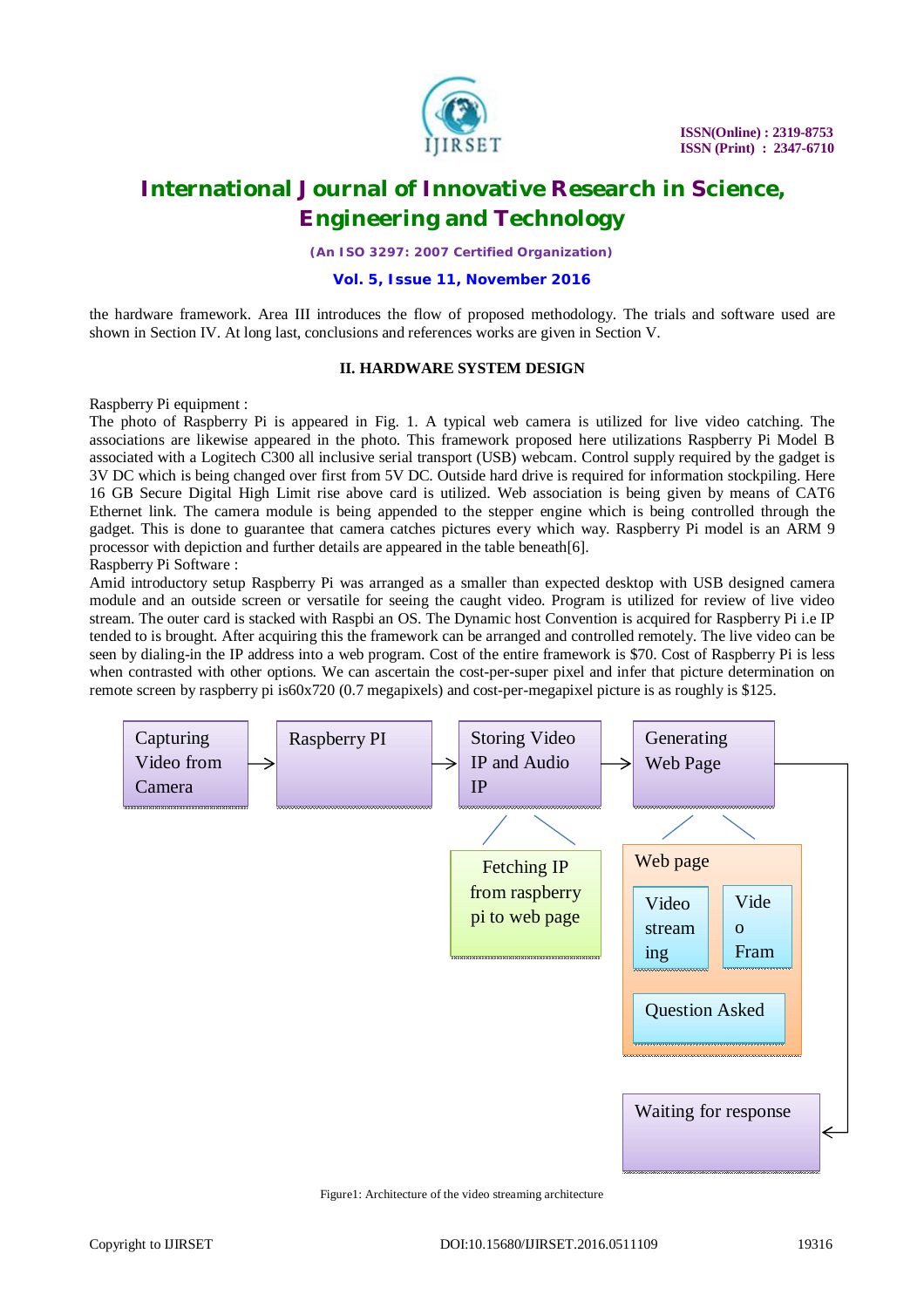

*(An ISO 3297: 2007 Certified Organization)*

#### **Vol. 5, Issue 11, November 2016**

### **III. SOFTWARE MODULE**

The framework chose Linux working framework as programming stage, utilize implanted Linux 2.6 bit. Also, there are for the most part three capacity modules, that is, Video catch module, Video Compression module, and Video treaming module. The stream diagram of programming framework is demonstrated as follows.

### *A. VIDEO CAPTURE MODULE:*

Video Capture Based Video4Linux (alluded to as "V4L") is a Linux part on the video gadget driver, which is for video hardware, application programming interface capacities to give a framework. V4L USB camera utilizing the programming on the need to utilize Linux framework calls the following two, separately, ioctl() and mmap(). Application to get the camera picture information gathered in two ways, in particular read() (technique for direct perusing) and mmap() (memory mapping strategy). mmap() framework call permits forms mapping a similar document through memory sharing accomplished, the upsides of high effectiveness, in light of the fact that the procedure can specifically read and compose memory, duplicate any information without the need to accelerate the I/O get to, the framework is Using this technique[7].

#### *B. VIDEO COMPRESSION:*

The expanding interest to fuse video information into media communications benefits, the professional workplace, media outlets, and even at home has made advanced video innovation a need. An issue, in any case, is that still picture and advanced video information rates are huge, commonly in the scope of 150Mbits/sec. Information rates of this extent would expend a great deal of the transmission capacity, stockpiling and figuring assets in the run of the mill PC. Therefore, Video Compression gauges have been created to take out picture excess, permitting video data to be transmitted and put away in a smaller and productive way.



Figure 02 : Flow chart of video streaming using raspberry pi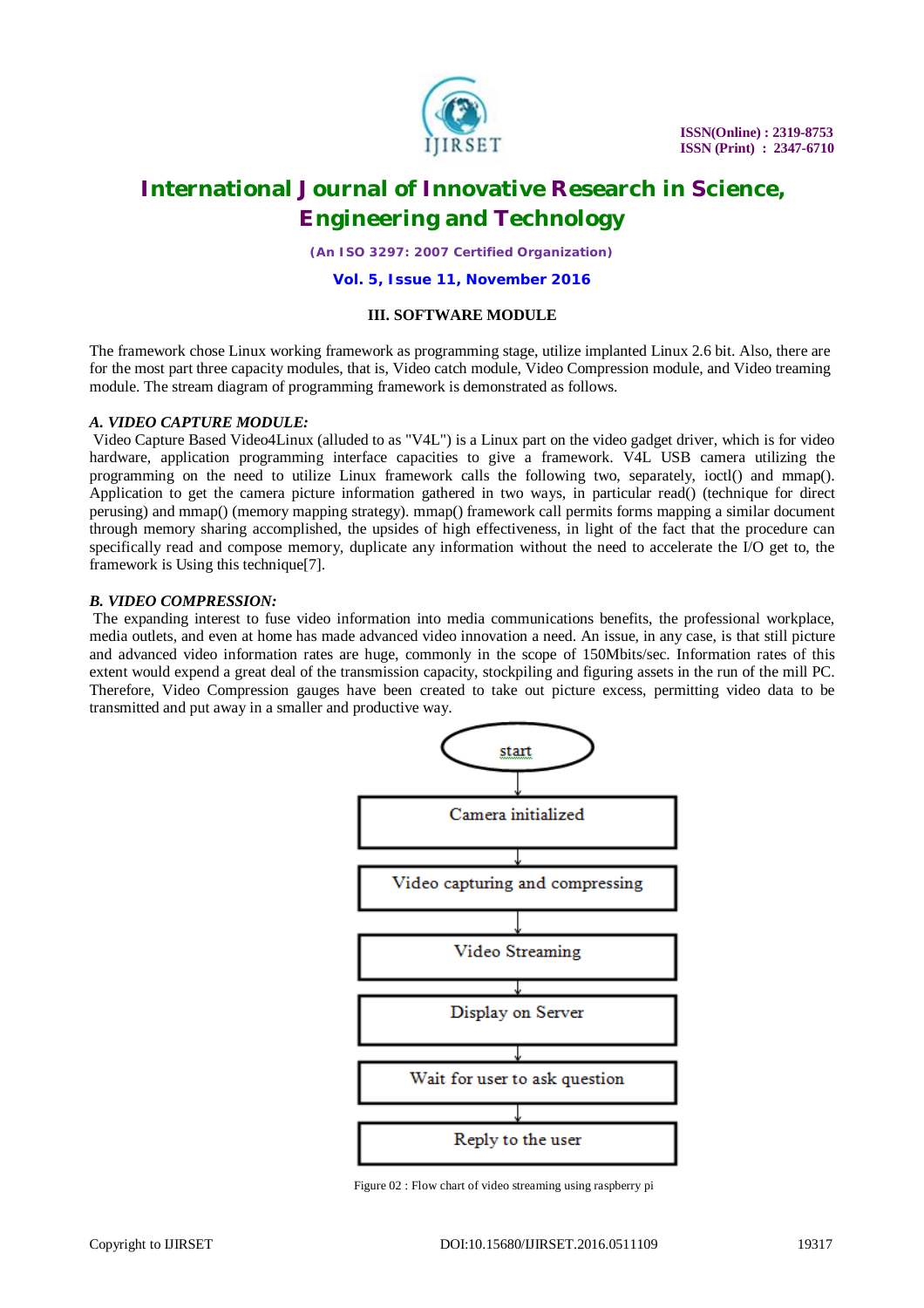

*(An ISO 3297: 2007 Certified Organization)*

### **Vol. 5, Issue 11, November 2016**

### *C. MPEG (MOTION PICTURE EXPERTS GROUP):*

MPEG-2 is a standard for "the non specific coding of moving pictures and related sound data". It portrays a mix of misfortune video pressure and misfortune sound information pressure strategies, which allow capacity and transmission of motion pictures utilizing as of now accessible stockpiling media and transmission data transmission. MPEG-2 is generally utilized as the organization of advanced TV flags that are communicate by earthly (over-their), link, and direct communicate satellite TV frameworks[7]. It additionally indicates the arrangement of motion pictures and different projects that are conveyed on DVD and comparable circles. Television slots, TV beneficiaries, DVD players, and other gear are frequently intended to this standard. MPEG-2 was the second of a few benchmarks created by the Moving Pictures Expert Group (MPEG) and is a universal standard (ISO/IEC 13818). Parts 1 and 2 of MPEG-2 were created as a team with ITU-T, and they have a particular catalo number in the ITU-T Recommendation Series.

### *B. MPEG-2 COMPRESSION:*

Algorithm [8] MPEG-2 accommodates adaptability in the kind of pressure. Encoders can change impressively contingent on the application, so points of interest of the encoding plan must be transmitted alongside the information, to empower the decoder to recreate the flag. Initial a diminishment of the determination is done, which is trailed by movement remuneration keeping in mind the end goal to decrease transient excess. The following strides are the Discrete Cosine Transformation (DCT) and a quantization as it is utilized for the JPEG pressure; this lessens the spatial excess (alluding to human visual discernment). The last stride is an entropy coding utilizing the Run Length Encoding and the Huffman coding calculation.

### *C. VIDEO STREAMING:*

Once RGB web camera is associated through ace USB interface to raspberry pi board to make settings in the terminal window, amid the settings we run the application related shell script in terminal which will execute application in board coming about video spilling on web program utilizing http convention, entering a static IP address by client in any remote gadget which is in nearby system can see the remote area. Here the web program depends on MJPG streamer for gushing caught video from camera set in remote area. The MJPG streamer is cross assembled and stacked into the Raspberry pi board to go about as a web spilling server. The server intermittently acquire recordings from camera through the private system, such recordings are transmitted from camera to the server.

VIDEO ON SERVER We can get to live stream from camera from any program with the assistance of URL.eample <http://192.168.137.50:8080>Here 8080 is port where we arrangement our stream in movement. Conf record. We can see our own arrangement setting "stream port" in motion.conf for port. We have found that Google chrome 30 is not ready to play the stream straightforwardly because of bug in the chromium extend. We can get a huge picture with the stream URL of the camera. Furthermore we were not ready to observe live stream in web traveller since it doesn't bolster movement jpeg. Some other program like Firefox, safari furthermore vlc media player could demonstrate live stream. In the wake of filling appropriate URL we can see video spilling with little deferral[9].



**Figure 03 Output of the System.**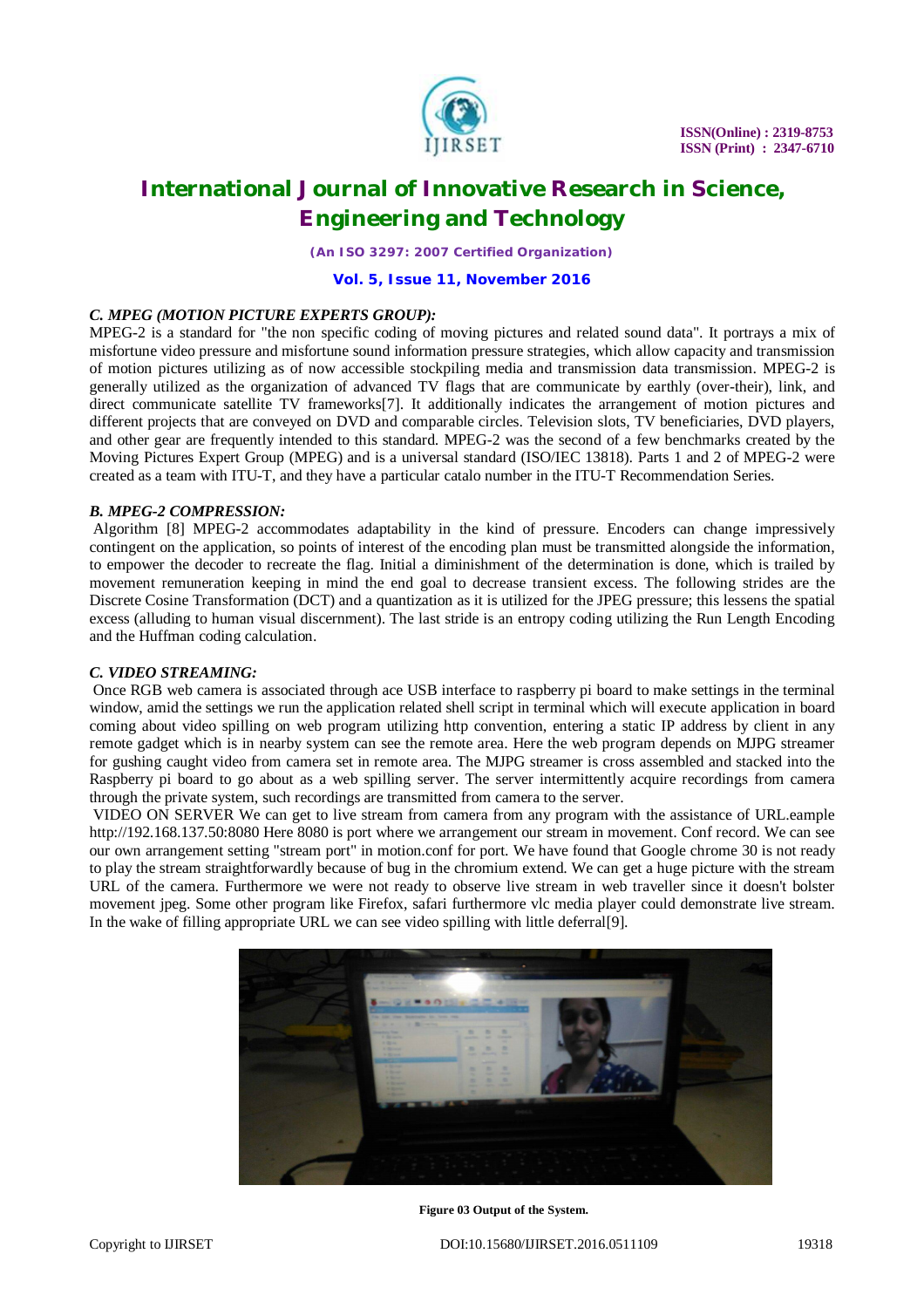

*(An ISO 3297: 2007 Certified Organization)*

**Vol. 5, Issue 11, November 2016**



**Figure 04 Overview of Raspberry Pi 3.**



**Figure 05 Output of the System with GUI.**

### **IV. SOFTWARE**

- 1. The code for capturing the video, obtaining the respective IP is done in python.
- 2. HTML, PhP is used for generating the web page.

### **V. CONCLUSION**

In this paper, an embedded real-time video monitoring system is designed; the embedded web streaming server is based on the Linux Operating System. It succeeds in network video monitoring. The system has low-cost, good openness and portability and is easy to maintain and upgrade. Here the web browser is based on MJPG streamer for streaming captured video from camera placed in remote location. The MJPG streamer is cross-compiled and loaded in to the Raspberry pi board to act as a web streaming server. The server periodically obtain videos from camera through the private network, such videos are transmitted from camera to the server. We conclude that real time video monitoring